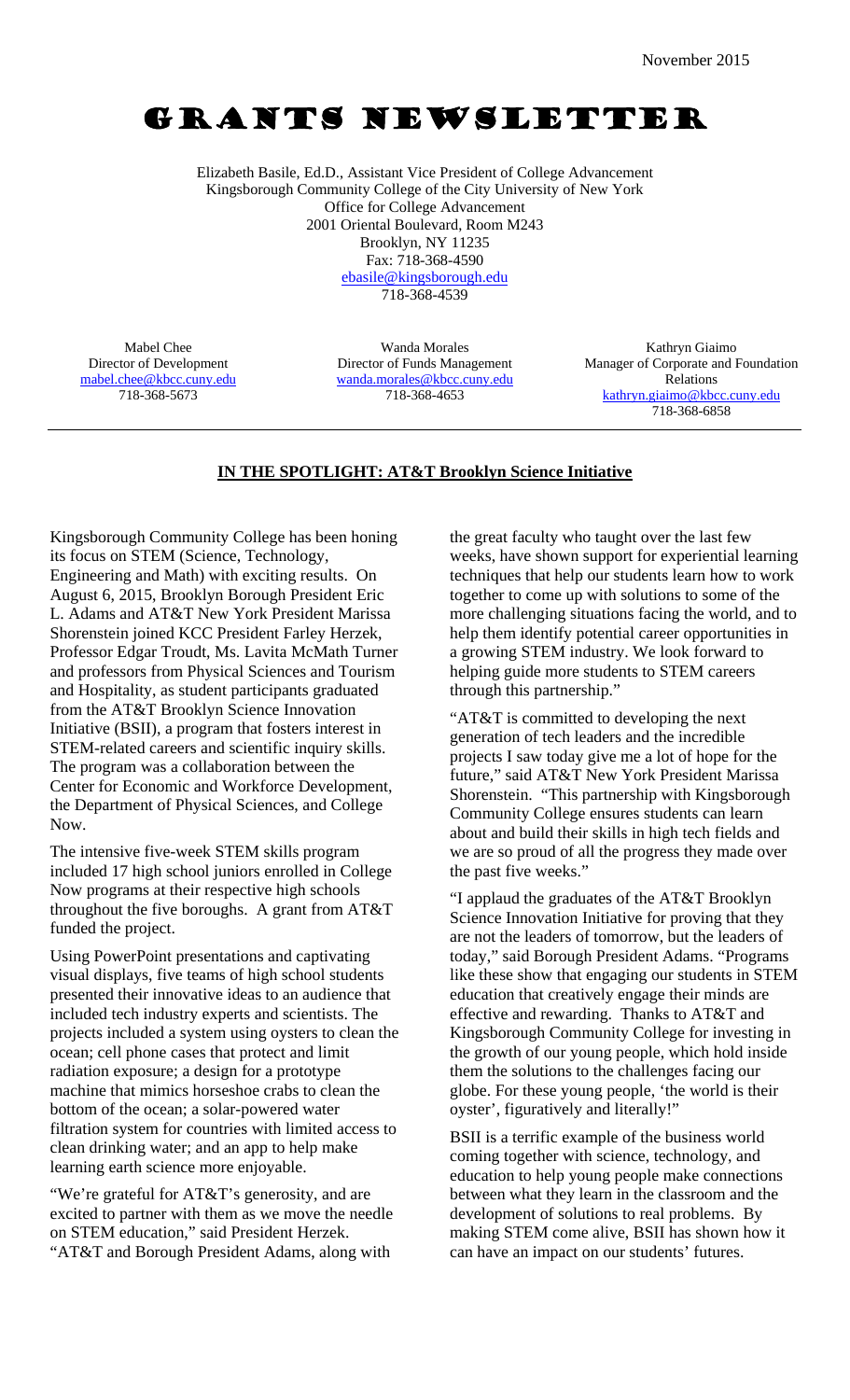### **CURRENT FUNDING OPPORTUNITIES**

*The following are brief synopses of upcoming funding opportunities. Please be sure to refer to the funder's website for details regarding submission requirements and program goals.* 

### **American Philosophical Society**

Franklin Research Grants

### http://www.amphilsoc.org/grants/franklin

*From the website:* Since 1933, the American Philosophical Society has awarded small grants to scholars in order to support the cost of research leading to publication in all areas of knowledge. The Franklin program is particularly designed to help meet the costs of travel to libraries and archives for research purposes; the purchase of microfilm, photocopies, or equivalent research materials; the costs associated with fieldwork; or laboratory research expenses.

Applicants are expected to have a doctorate or to have published work of doctoral character and quality. Ph.D. candidates are not eligible to apply, but the Society is particularly interested in supporting the work of young scholars who have recently received the doctorate. Independent scholars and faculty members at all four-year and two-year research and non-research institutions are welcome to apply provided that all eligibility guidelines are met.

Funding is offered up to a maximum of \$6,000. Grants are not retroactive. Grants are payable to the individual applicant.

Due Date: December 1

### **X PRIZE Foundation**

Barbara Bush Foundation Adult Literacy XPRIZE presented by Dollar General Literacy Foundation http://adultliteracy.xprize.org/

*From the website:* The Barbara Bush Foundation Adult Literacy XPRIZE is a global competition challenging teams to develop mobile applications for existing smart devices that result in the greatest increase in literacy skills among participating adult learners in just 12 months. The solutions will overcome key barriers to literacy learning by improving access, while increasing retention, and scaling to meet demand. The sponsors' vision is to empower nearly 1 in 10 low-literate adults living in the U.S. with the skills they need to improve their lives and realize their dreams.

Not finding what you're looking for? Try using Pivot, a powerful online tool for finding funders and collaborators.

Visit http://pivot.cos.com/ to sign up and start searching!

COS/Pivot has significant online training resources. After signing up for an account, click on the red "help" button on the upper-right hand side to access printed training materials, register for live open-access webinars, or watch videos about specific techniques on the Pivot/COS Youtube channel, and find help desk contact information.

The finalists teams' solutions must demonstrate that they can substantially improve the literacy proficiency of adults reading at or below a third grade level, as measured by the Comprehensive Adult Student Assessment System (CASAS), within a 12-month period.

Due Date: December 10

### **The Witter Bynner Foundation for Poetry**  Grants Program

#### http://www.bynnerfoundation.org/

*From the website:* Through a bequest from Witter Bynner in 1972, The Witter Bynner Foundation for Poetry perpetuates the art of poetry. The foundation promotes poetry in American culture and encourages grant proposals that expand awareness of the positive effects of poetry on society.

The Foundation's grant categories include:

- Individual Poets
- Translation and the Process of Translation
- Developing the Poetry Audience
- Uses of Poetry

Due Date: December 31

### **William T. Grant Foundation**

Research Grants

http://wtgrantfoundation.org/grants#apply-researchgrants

*From the website:* William T. Grant Foundation Research Grants support research to improve the lives of young people in the United States. Grants typically range from \$100,000 to \$600,000 and cover two to three years of support.

Due Date: January 12

### **Kress Foundation**

History of Art Grants Program

http://www.kressfoundation.org/grants/default.aspx ?id=142

*From the website:* Through its Grants Programs, the Kress Foundation supports scholarly projects that promote the appreciation, interpretation, preservation, study and teaching of European art from antiquity to the early 19th century. These areas are also supported through our Fellowships.

The History of Art Grants Program supports scholarly projects that will enhance the understanding and appreciation of European art and architecture. Grants are awarded to non-profit institutions with 501(c) 3 status, based in the United States, including supporting foundations of European institutions.

Due Date: January 15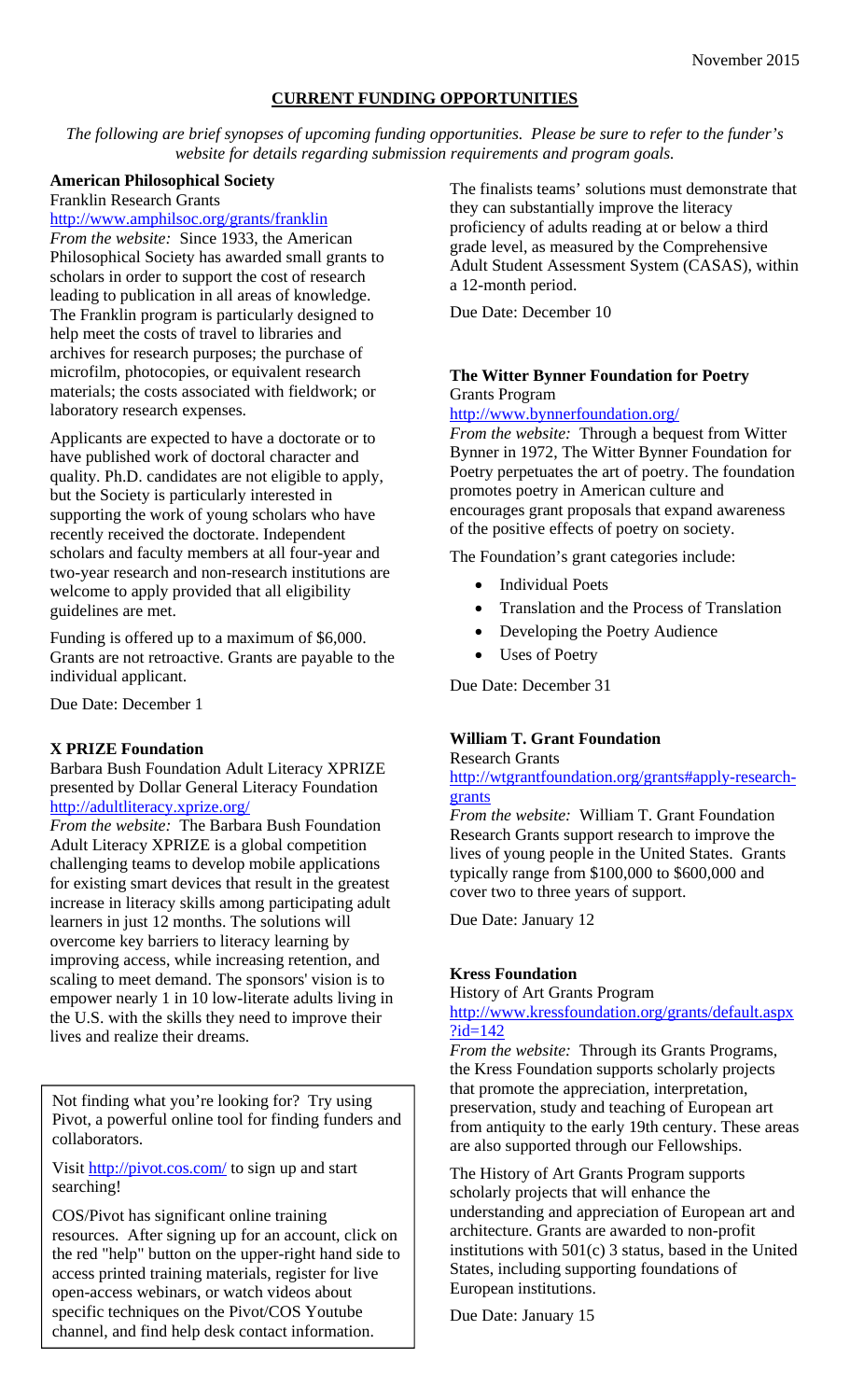### **The Nasdaq Educational Foundation**  2016 Grant Program

### http://business.nasdaq.com/Docs//2016\_grant\_guide \_tcm5044-18160.pdf

*From the website:* The mission of the Nasdaq Educational Foundation is to promote and provide opportunities through collaborations and initiatives that support and deliver innovative educational programs and charitable activities. All proposals must further financial markets literacy and entrepreneurship. Grant seekers must submit a onepage letter of inquiry and be invited to submit a proposal.

Due Date: February 1

## **Simons Foundation**

Targeted Grants in Mathematics and Physical Sciences

### https://www.simonsfoundation.org/funding/funding -opportunities/mathematics-physicalsciences/targeted-grants-in-mps/

*From the website:* The Simons Foundation's Mathematics and Physical Sciences (MPS) division invites applications for its new Targeted Grants in MPS program. The program is intended to support high-risk projects of exceptional promise and scientific importance on a case-by-case basis.

A typical Targeted Grant in MPS provides funding for up to five years. The funding provided is flexible and based on the type of support requested in the proposal. Expenses for experiments, equipment, or computations, as well as for personnel and travel, are allowable.

Due Date: Rolling deadline

*If you are interested in applying for a grant, please contact Mabel Chee, Director of Development, to discuss your proposed project.* 

## **Hot Topics: PSC-CUNY Research Awards: Cycle 47: Grants Proposal System is Open**

The Grants Proposal System is now open and accepting applications for Cycle 47 of the PSC-CUNY Research Award Program. PSC-CUNY Research Awards are designed to encourage the scholarly and creative pursuits of CUNY faculty, especially junior faculty.

Funds for research and creative projects are available to all Permanent, full-time members of instructional staff, and untenured members of the faculty in particular (untenured associate professor, assistant professor, instructor, lecturer); and full-time staff in HEO series. For the purposes of the PSC-CUNY Awards, junior faculty comprise those at the rank of untenured associate professor, assistant professor, instructor, and lecturer. Evaluation criteria include:

- A well-conceived research or creative design suggesting a reasonable promise of successful execution;
- Potential contribution of the proposed work to the field;
- Evidence of scholarly or creative promise and/or productivity;
- For research projects, demonstrated familiarity with the literature in the field;
- Overall availability of program funds. The University Committee on Research Awards may also consider the history, nature, and sufficiency of past and present funding received by the applicant

Awards will be made in each of the following three categories:

- Traditional A Awards of up to \$3,500
- Traditional B Awards of more than \$3,600 and up to \$6,000
- Enhanced Awards of more than \$6,500 and up to \$12,000 *No more than 40 – 50 Enhanced Awards CUNY-wide*

**All applications must be completed online.** If you do not have a profile, please use this link to set one up: https://www.rfcuny.org/gp/welcome.aspx. This link can also be used to update an already-existing profile.

**The deadline for Cycle 47 is December 15, 2015 at 11:59 pm EST.** A signed **Notice of Intent to Submit a Grant** form must be submitted to the **Office for College Advancement – Mail Code D by November 30, 2015**. The Notice of Intent to Submit form can be found here: *For Instructional Staff; For Non-Instructional Staff.*

Guidelines, previously funded applications and more information about the PSC-CUNY Research Award Program can be found on the CUNY website: http://www.rfcuny.org/rfwebsite/research/content.aspx?catID=3100

**If you are interested in applying for a PSC-CUNY grant, or have any questions, please contact Kathryn**  Giaimo at (718) 368-5858 or via email at kathryn.giaimo@kbcc.cuny.edu.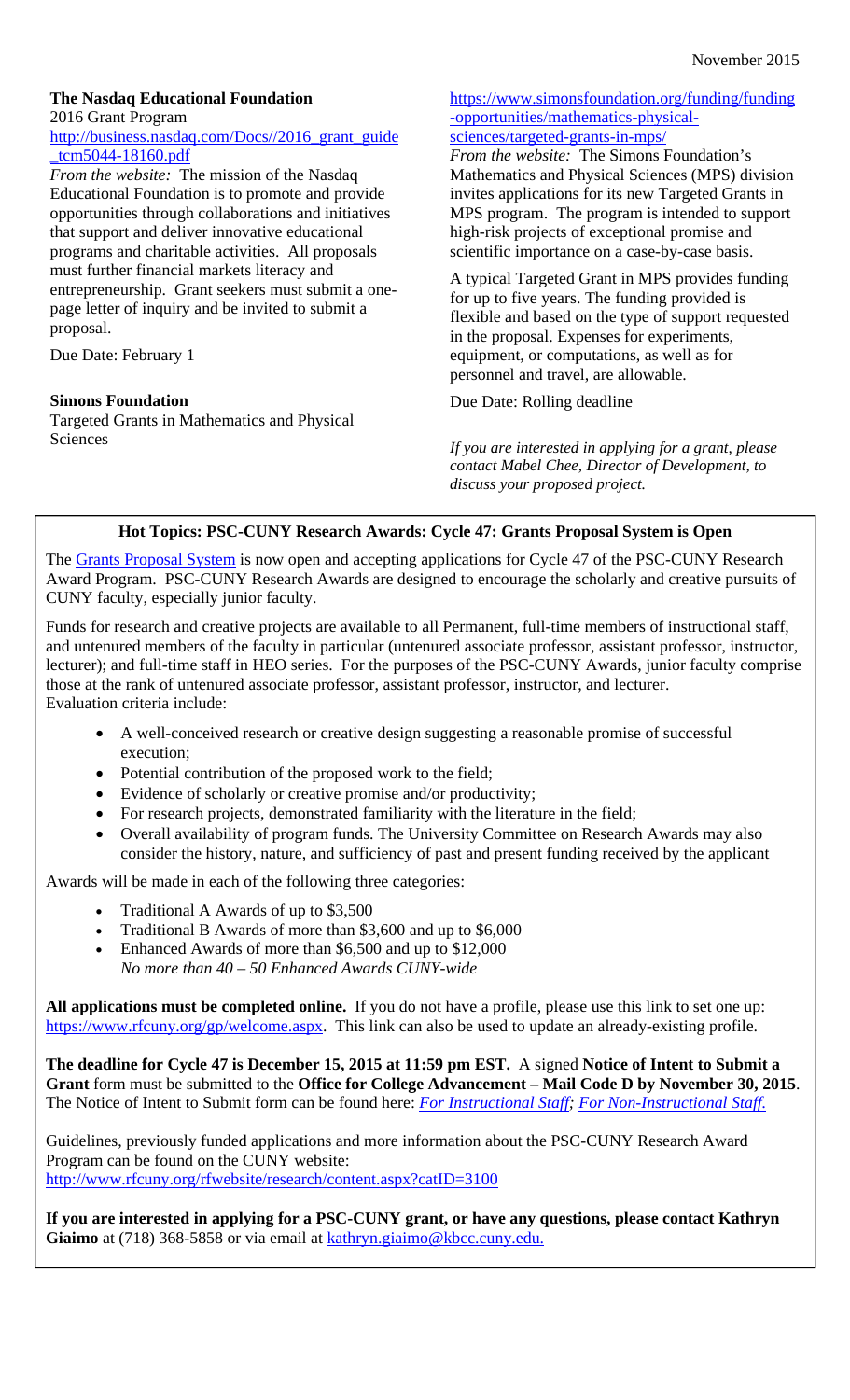### **RECENT AWARDS**

# **Stephanie Akunvabey**

**Opening Doors**  *Robin Hood Foundation*  \$187,500 Opening Doors Learning Communities

### **Babette Audant Center for Economic and Workforce Development**

*Mayor's Center for Economic Opportunity*  \$441,425 CUNY Fatherhood Academy at Kingsborough

Community College

*CUNY Workforce Development Initiative*  \$20,000 Entrepreneurship of Creativity

# **Christine Beckner**

**Continuing Education**  *Office of the Mayor*  \$61,878 Adult Literacy Program

# **Maria Bartolomeo-Maida**

**Behavioral Sciences & Human Services**  *CUNY Community College Collaborative Awards*  \$15,000 Reading and Writing to Learn: Do Required Writing Assignments Promote Reading Compliance and Student Engagement in Social Science Classes?

# **Faith Fogelman**

### **TRIO**

*United States Department of Education*  \$232,114 TRIO Student Support Services

## **Thomas Friebel**

# **Office of Enrollment Management**  *Single Stop USA*

\$21,000 Single Stop Services

## **Mabel Chee**

**Office for College Advancement** 

*National Grid*  \$30,000 STEM Entrepreneurship: A Community College Approach

*Con Edison*  \$7,500 Sustainable STEM: Creating a Learning Environment Supporting Student Success

## **Mara Gittleman**

**Tourism & Hospitality**  *Ample Table for Everyone*  \$15,000 Bring it Home

# **Frank Milano**

# **Continuing Education**

*New York State Office of Temporary & Disability Assistance*  \$123,250 Supplemental Nutrition Assistance

Employment and Training (SNAP E&T) Venture II Program

#### **Brian Mitra Office of Student Services**

*New York State Higher Education Services Corporation*  \$62,500 College Discovery Scholars

### **Stuart Parker**

### **Behavioral Sciences & Human Services**

*CUNY Community College Collaborative Awards*  \$14,796

What is the impact of an Introduction to Sociology course infused with quantitative reasoning modules on students' quantitative literacy, and how do these impacts correlate with students' math placement and course history?

# **Tracy Steffy**

### **History, Philosophy & Political Science**

*CUNY Community College Collaborative Awards*  \$15,000

Reading and Writing to Learn: Do Required Writing Assignments Promote Reading Compliance and Student Engagement in Social Science Classes?

#### **Edgar Troudt Center for Economic and Workforce Development**

*Mayor's Center for Economic Opportunity*  \$441,425 CUNY Fatherhood Academy at Kingsborough Community College

*Capital One Bank*  \$45,000 CUNY Capital One Community College Innovation Challenge

*CUNY Workforce Development Initiative*  \$20,000 Entrepreneurship of Creativity

# **Bridget Weeks**

**Department of Nursing**  *Switzer Foundation*  \$10,500 Switzer Foundation Scholarship Fund

*List reflects Grants and Payments reported to College Advancement from 6/26/15 to 10/31/2015, including grants previously omitted. If you received a grant since the last Grants Newsletter that is not reflected here, please contact Mabel Chee so that it may be recorded and reported in the next newslette*r